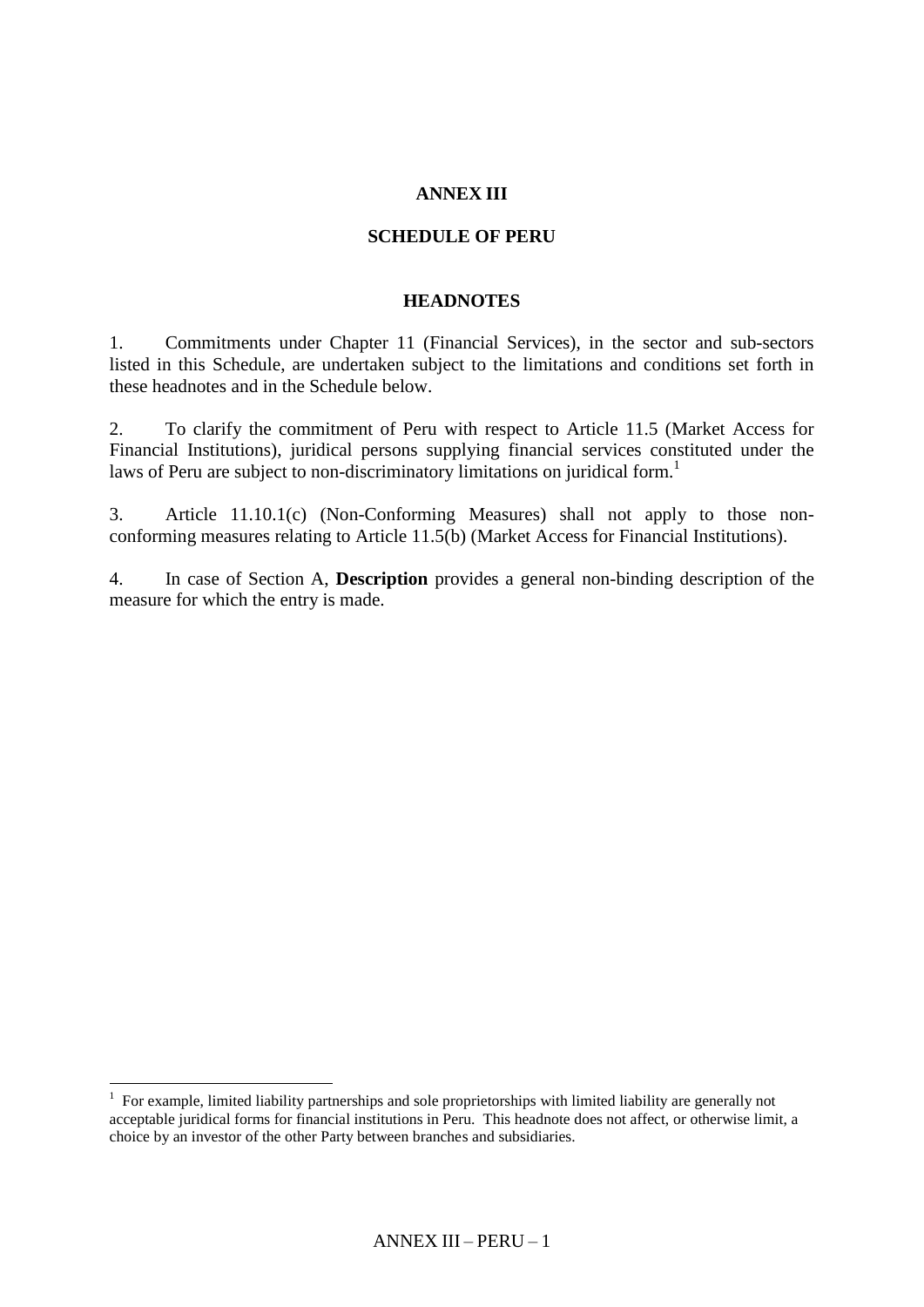### **ANNEX III**

# **Section A**

| Sector:                      | <b>Financial Services</b>                                                                                                                                                                                                                                                                                                                                                  |
|------------------------------|----------------------------------------------------------------------------------------------------------------------------------------------------------------------------------------------------------------------------------------------------------------------------------------------------------------------------------------------------------------------------|
| <b>Sub-Sector:</b>           | Banking and other financial services (excluding insurance)                                                                                                                                                                                                                                                                                                                 |
| <b>Obligation Concerned:</b> | Market Access for Financial Institutions (Article 11.5)                                                                                                                                                                                                                                                                                                                    |
| <b>Level of Government:</b>  | Central                                                                                                                                                                                                                                                                                                                                                                    |
| <b>Measures:</b>             | General Law of the Financial and Insurance Systems and<br>Organic Law of the Superintendency of Banking and<br>Insurance (Ley General del Sistema Financiero y del<br>Sistema de Seguros y Orgánica de la Superintendencia de<br><i>Banca y Seguros</i> ), Law $N^{\circ}$ 26702 and its amendments                                                                        |
| <b>Description:</b>          | A financial institution of the other Party providing banking<br>services and established in Peru through a branch must<br>assign to its branch certain capital, which must be located<br>in Peru. In addition to measures that Peru may impose<br>consistent with Article 11.11.1 (Exceptions) the operations<br>of the branch are limited by its capital located in Peru. |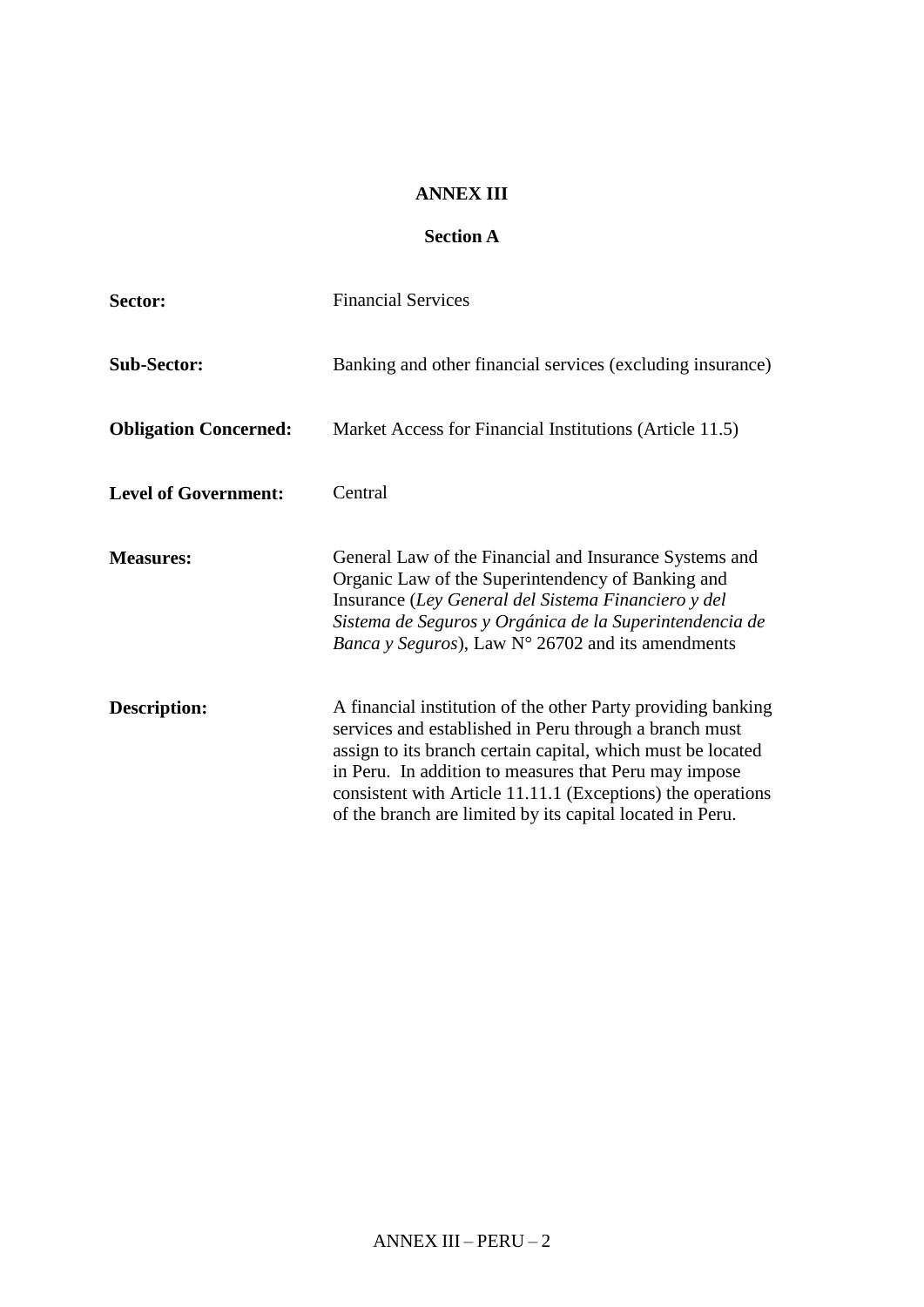| Sector:                      | <b>Financial Services</b>                                                                                                                                                                                                                                                                           |
|------------------------------|-----------------------------------------------------------------------------------------------------------------------------------------------------------------------------------------------------------------------------------------------------------------------------------------------------|
| <b>Sub-Sector:</b>           | Insurance and insurance-related services                                                                                                                                                                                                                                                            |
| <b>Obligation Concerned:</b> | Market Access for Financial Institutions (Article 11.5)                                                                                                                                                                                                                                             |
| <b>Level of Government:</b>  | Central                                                                                                                                                                                                                                                                                             |
| <b>Measures:</b>             | General Law of the Financial and Insurance Systems and<br>Organic Law of the Superintendency of Banking and<br>Insurance (Ley General del Sistema Financiero y del<br>Sistema de Seguros y Orgánica de la Superintendencia de<br><i>Banca y Seguros</i> ), Law $N^{\circ}$ 26702 and its amendments |
| Description:                 | A financial institution of the other Party providing<br>insurance or insurance-related services and established in                                                                                                                                                                                  |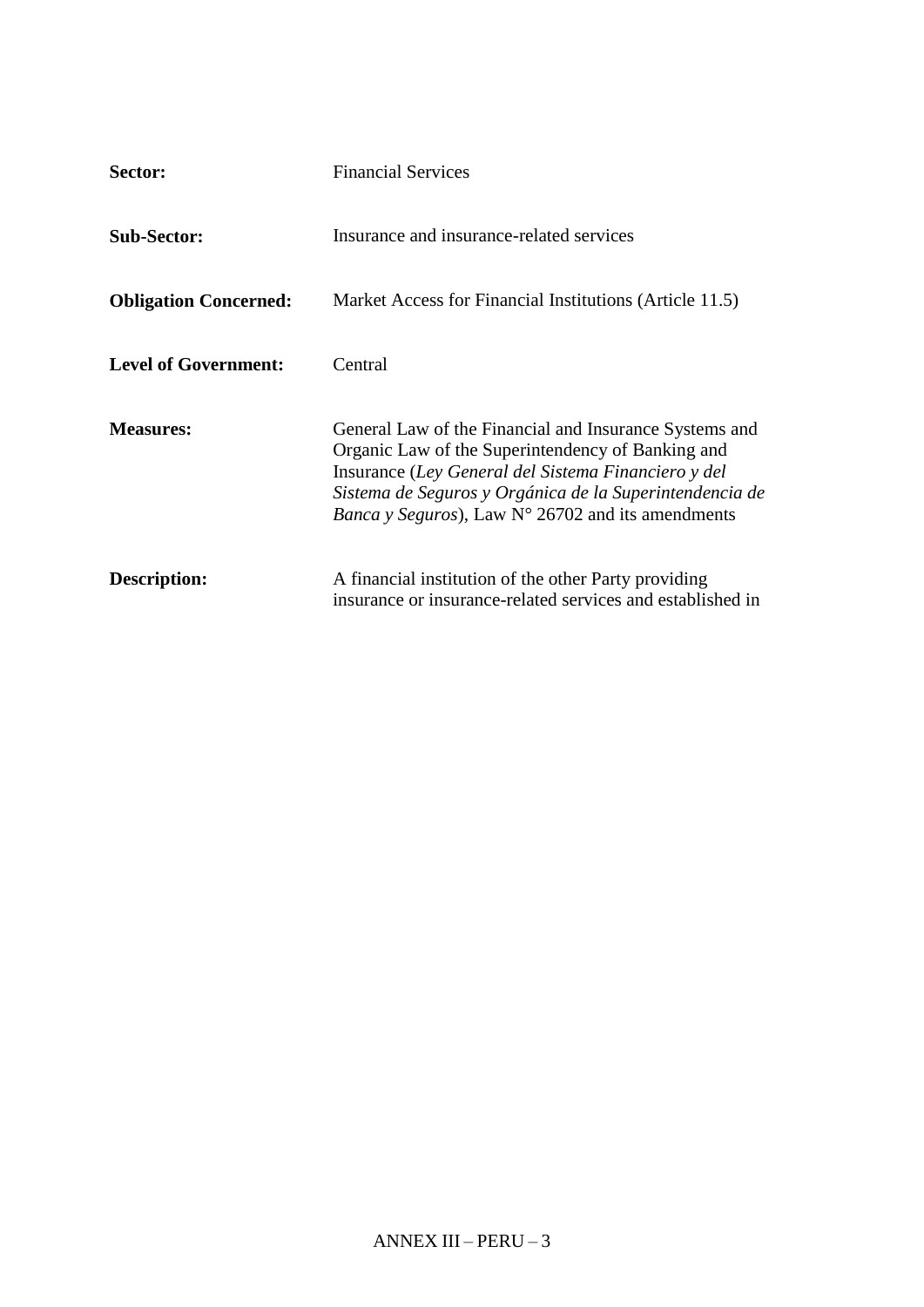| Sector:                      | <b>Financial Services</b>                                                                                                                                                                                                                                                                                                                                                                                                                                                                                              |
|------------------------------|------------------------------------------------------------------------------------------------------------------------------------------------------------------------------------------------------------------------------------------------------------------------------------------------------------------------------------------------------------------------------------------------------------------------------------------------------------------------------------------------------------------------|
| <b>Sub-Sector:</b>           | Banking and other financial services (excluding insurance)                                                                                                                                                                                                                                                                                                                                                                                                                                                             |
| <b>Obligation Concerned:</b> | Cross-Border Trade (Article 11.6)                                                                                                                                                                                                                                                                                                                                                                                                                                                                                      |
| <b>Level of Government:</b>  | Central                                                                                                                                                                                                                                                                                                                                                                                                                                                                                                                |
| <b>Measures:</b>             | Securities Market Law (Ley del Mercado de Valores),<br>approved by Legislative Decree $N^{\circ}$ 861 and its<br>amendments, articles 280, 333, 337 and Seventeenth Final<br>Provision<br>General Law of the Financial and Insurance Systems and<br>Organic Law of the Superintendency of Banking and<br>Insurance (Ley General del Sistema Financiero y del<br>Sistema de Seguros y Orgánica de la Superintendencia de<br><i>Banca y Seguros</i> ), Law $N^{\circ}$ 26702 and its amendments,<br>articles 136 and 296 |
| <b>Description:</b>          | Financial institutions constituted under the laws of Peru and<br>debt securities offered in a primary or secondary public<br>offering in the territory of Peru must be rated by credit<br>rating companies constituted under the laws of Peru. They<br>may also be rated by other credit rating agencies, but only in<br>addition to the mandatory rating.                                                                                                                                                             |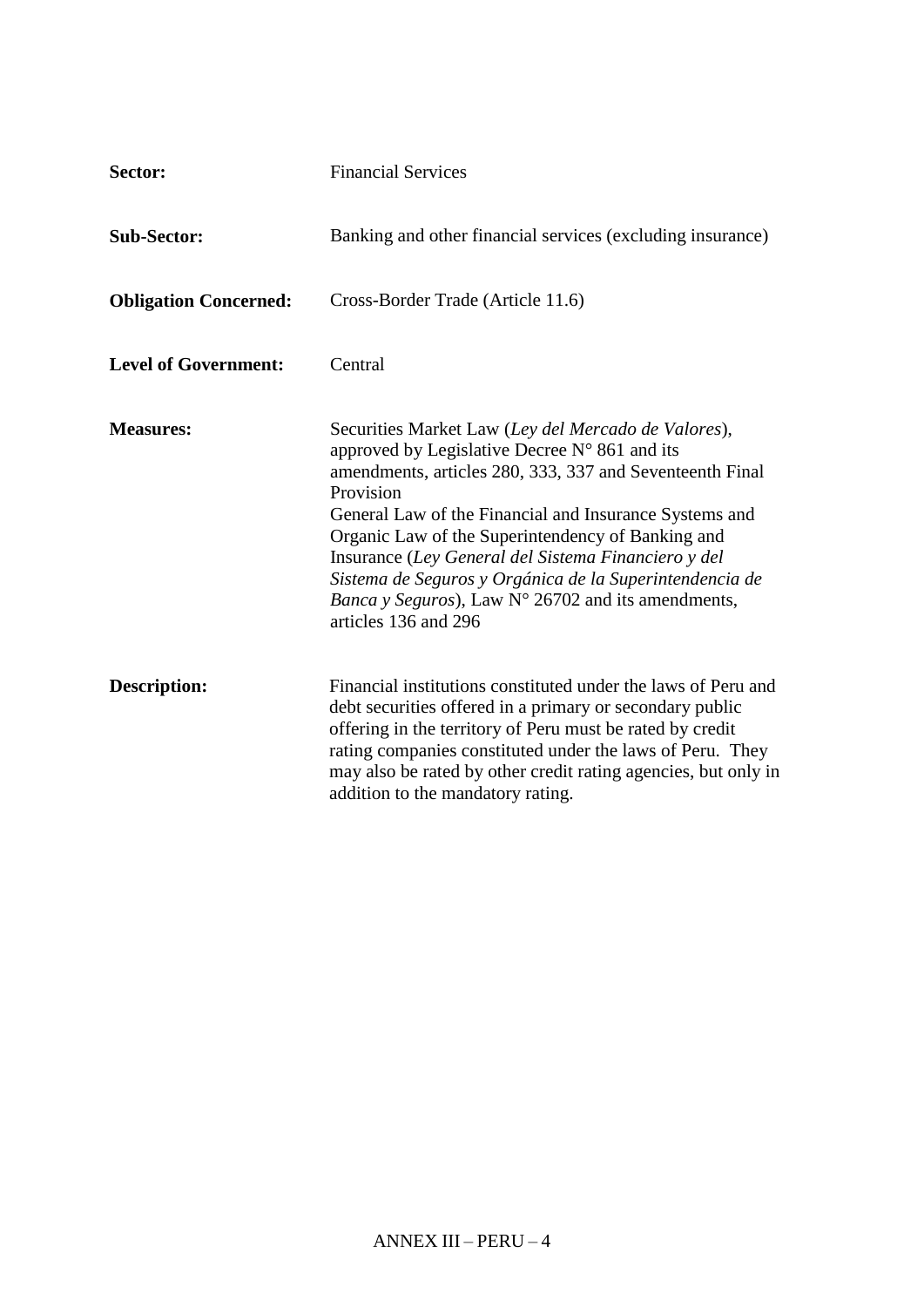| Sector:                      | <b>Financial Services</b>                                                                                                                                                                                                                                                                                                                                                                                                                                                                                                                                                                                                                                                                                                                                                                                                                                                                                                                                                                                                                                                                                                                                                                                                                          |
|------------------------------|----------------------------------------------------------------------------------------------------------------------------------------------------------------------------------------------------------------------------------------------------------------------------------------------------------------------------------------------------------------------------------------------------------------------------------------------------------------------------------------------------------------------------------------------------------------------------------------------------------------------------------------------------------------------------------------------------------------------------------------------------------------------------------------------------------------------------------------------------------------------------------------------------------------------------------------------------------------------------------------------------------------------------------------------------------------------------------------------------------------------------------------------------------------------------------------------------------------------------------------------------|
| <b>Sub-Sector:</b>           | Banking and other financial services (excluding insurance)                                                                                                                                                                                                                                                                                                                                                                                                                                                                                                                                                                                                                                                                                                                                                                                                                                                                                                                                                                                                                                                                                                                                                                                         |
| <b>Obligation Concerned:</b> | National Treatment (Article 11.3)                                                                                                                                                                                                                                                                                                                                                                                                                                                                                                                                                                                                                                                                                                                                                                                                                                                                                                                                                                                                                                                                                                                                                                                                                  |
| <b>Level of Government:</b>  | Central                                                                                                                                                                                                                                                                                                                                                                                                                                                                                                                                                                                                                                                                                                                                                                                                                                                                                                                                                                                                                                                                                                                                                                                                                                            |
| <b>Measures:</b>             | General Law of the Financial and Insurance Systems and<br>Organic Law of the Superintendency of Banking and<br>Insurance (Ley General del Sistema Financiero y del<br>Sistema de Seguros y Orgánica de la Superintendencia de<br>Banca y Seguros), Law N° 26702 and its amendments<br>Law Establishing the Banco Agropecuario (Ley de<br>Creación del Banco Agropecuario), Law Nº 27603 and its<br>amendments<br>Law Establishing the Corporación Financiera de Desarrollo<br>(COFIDE) (Ley de Creación de la Corporación Financiera<br>de Desarrollo (COFIDE)), Law Decree $N^{\circ}$ 206 and its<br>amendments and Law N° 25382<br>Law Establishing the Banco de la Nación (Ley de Creación<br>del Banco de la Nación), Law N° 16000 and its<br>amendments<br>Law Nº 28579, (Ley de Conversión del Fondo Hipotecario<br>de la Vivienda - Fondo MIVIVIENDA a Fondo<br>MIVIVIENDA S.A.) and its amendments<br>Law N° 10769 (Creando la Caja Municipal de Crédito<br>Popular de Lima) and its amendments<br>Supreme Decree N° 157-90-EF (Norman Funcionamiento<br>en el País de las Cajas Municipales de Ahorro y Crédito)<br>and its amendments<br>Supreme Decree Nº 07-94-EF (Aprueban el Estatuto del<br>Banco de la Nación) and its amendments |
| <b>Description:</b>          | Peru may grant advantages or exclusive rights, without<br>limitation, to one or more of the following financial<br>entities, as long as they are partially or fully owned by the<br>State: Corporación Financiera de Desarrollo (COFIDE),<br>Banco de la Nación, Banco Agropecuario, Fondo<br>Mivivienda, Cajas Municipales de Ahorro y Crédito, and<br>the Caja Municipal de Crédito Popular.                                                                                                                                                                                                                                                                                                                                                                                                                                                                                                                                                                                                                                                                                                                                                                                                                                                     |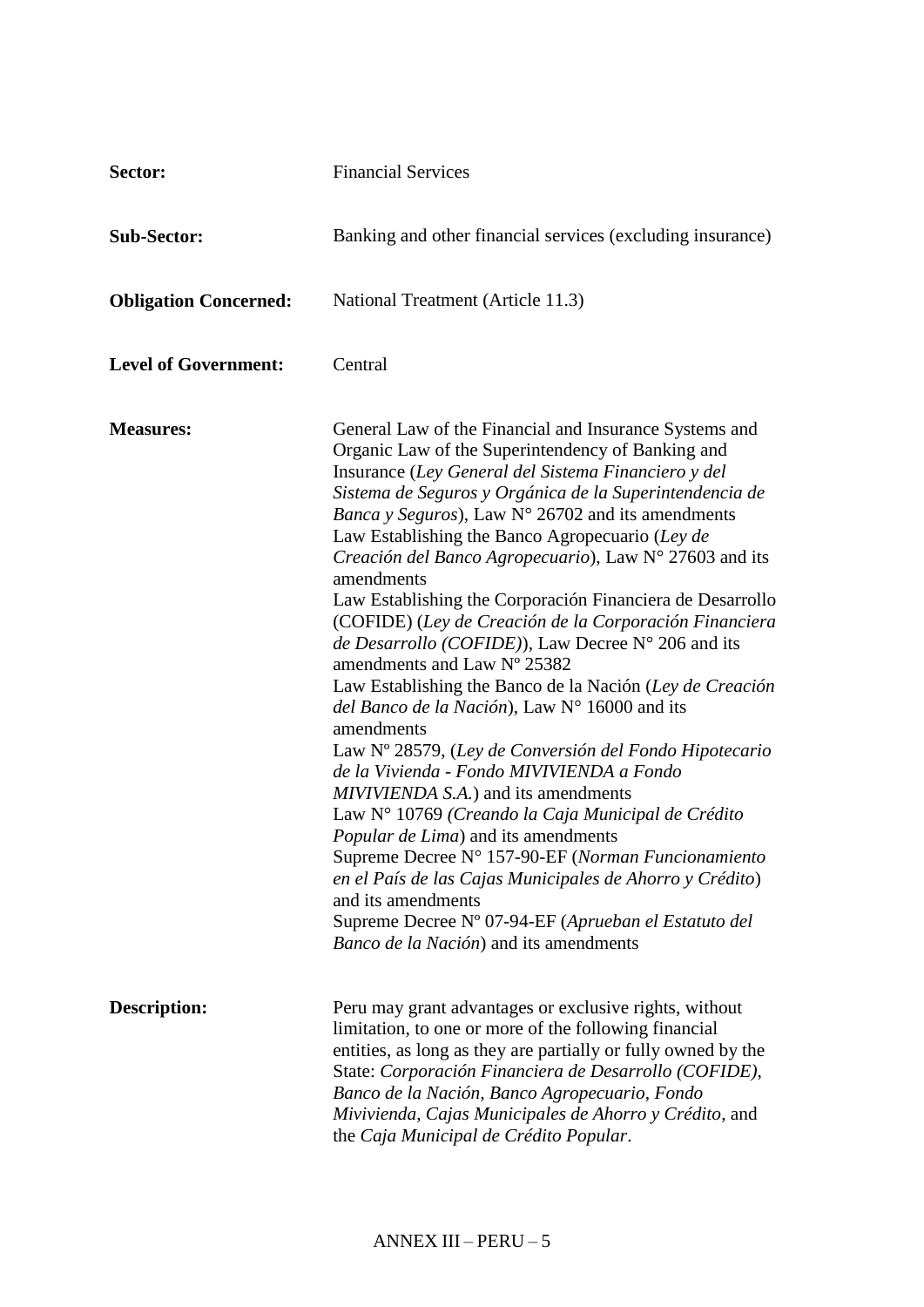Examples of such advantages are the following:<sup>2</sup>

The *Banco de la Nación* and *Banco Agropecuario* are not required to diversify their risk; and

The *Cajas Municipales de Ahorro y Crédito* may directly sell collateral they repossess in cases of loan default, in accordance with pre-established procedures.

<sup>&</sup>lt;sup>2</sup> For greater certainty, and notwithstanding the location of this entry within Section A of this Schedule, the Parties understand that the advantages or exclusive right that Peru may grant to the specified entities are not limited only to the cited examples.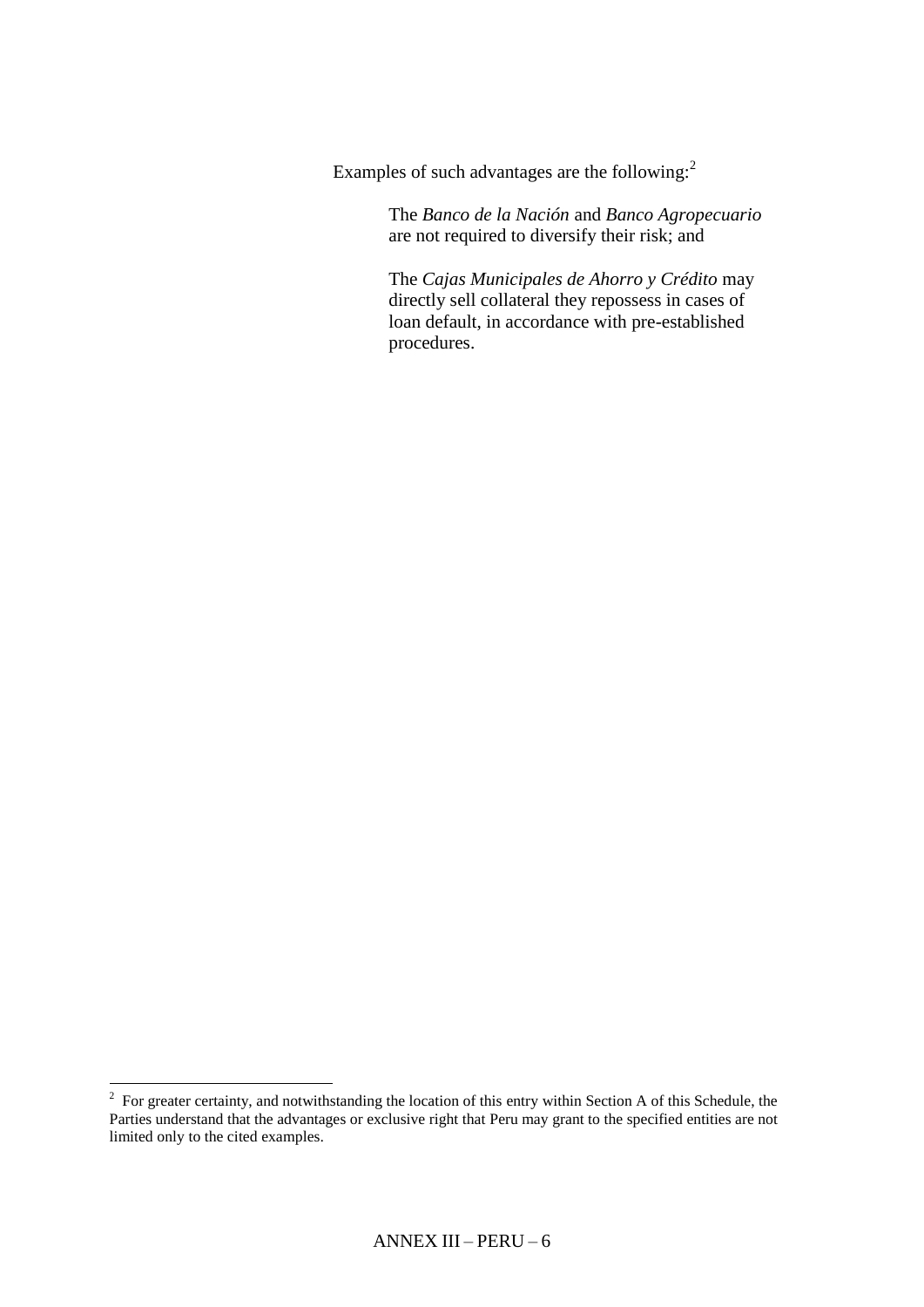| Sector:                       | <b>Financial Services</b>                                                                                                                                                                                                                                                                                                                                                                                                                                                                                                                                                                                                                                                                                                                                                                                                                                                                                                                                                                                                                                                                                                                                                                                       |
|-------------------------------|-----------------------------------------------------------------------------------------------------------------------------------------------------------------------------------------------------------------------------------------------------------------------------------------------------------------------------------------------------------------------------------------------------------------------------------------------------------------------------------------------------------------------------------------------------------------------------------------------------------------------------------------------------------------------------------------------------------------------------------------------------------------------------------------------------------------------------------------------------------------------------------------------------------------------------------------------------------------------------------------------------------------------------------------------------------------------------------------------------------------------------------------------------------------------------------------------------------------|
| <b>Sub-Sector:</b>            | Banking and other financial services (excluding insurance)                                                                                                                                                                                                                                                                                                                                                                                                                                                                                                                                                                                                                                                                                                                                                                                                                                                                                                                                                                                                                                                                                                                                                      |
| <b>Obligations Concerned:</b> | Market Access for Financial Institutions (Article 11.5)                                                                                                                                                                                                                                                                                                                                                                                                                                                                                                                                                                                                                                                                                                                                                                                                                                                                                                                                                                                                                                                                                                                                                         |
| <b>Level of Government:</b>   | Central                                                                                                                                                                                                                                                                                                                                                                                                                                                                                                                                                                                                                                                                                                                                                                                                                                                                                                                                                                                                                                                                                                                                                                                                         |
| <b>Measures:</b>              | Securities Market Law (Ley del Mercado de Valores),<br>approved by Legislative Decree $N^{\circ}$ 861 and its<br>amendments, articles 130, 167, 185, 204, 223, 259, 269,<br>270, 302, 324, 354 and Seventeenth Final Provision<br>Legislative Decree $N^{\circ}$ 862, Law of the Investment Funds<br>and their Management Corporations (Ley de Fondos de<br>Inversión y sus Sociedades Administradoras) and its<br>amendments; article 12<br>Law N° 26361, Law on Commodities Exchange (Ley sobre<br>Bolsas de Productos) and its amendments, articles 2, 9 and<br>15<br>Law Decree N° 22014 (Empresas Administradoras de<br>Fondos Colectivos se constituirán como Sociedades<br>Anónimas), article 1<br>Consolidated Text of the Law of Private Pension Funds<br>(Texto Único Ordenado de la Ley del Sistema Privado de<br>Administración de Fondos de Pensiones), approved by<br>Supreme Decree $N^{\circ}$ 054-97-EF, article 13; and the<br>Regulation of the Consolidated Text of the Law of Private<br>Pension Funds (Reglamento del Texto Único Ordenado de<br>la Ley del Sistema Privado de Administración de Fondos<br><i>de Pensiones</i> ), approved by Supreme Decree N° 004-98-<br>EF, article 18 |
| <b>Description:</b>           | Financial institutions established in Peru to supply financial<br>services in the securities or commodities markets or<br>financial services related to asset management, including<br>pension fund managers, must be constituted under the laws<br>of Peru. Therefore, financial institutions of another Party<br>established in Peru to supply these financial services may<br>not be established as branches or agencies.                                                                                                                                                                                                                                                                                                                                                                                                                                                                                                                                                                                                                                                                                                                                                                                    |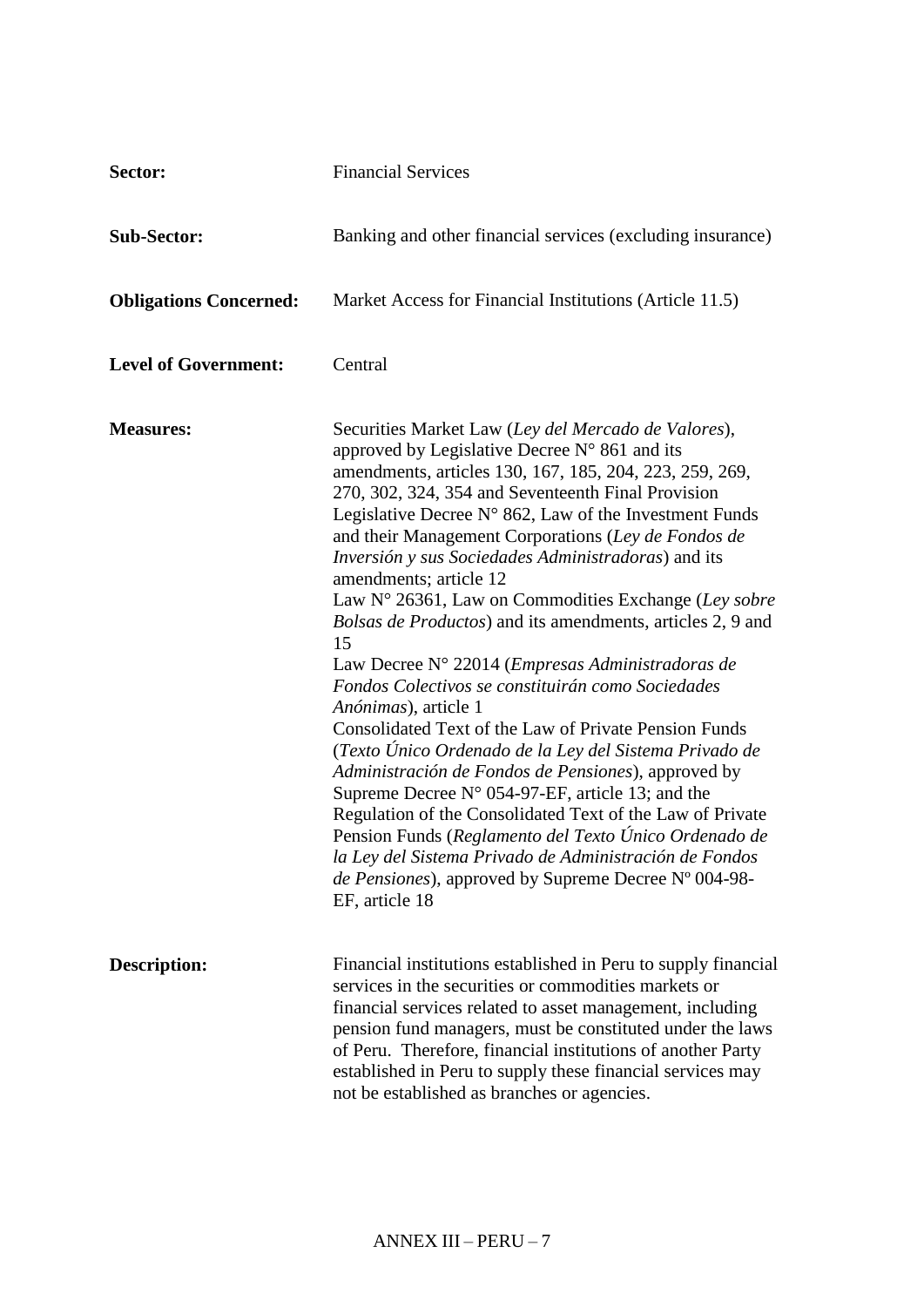| Sector:                      | <b>Financial Services</b>                                                                                                                                                                                                                                                                           |
|------------------------------|-----------------------------------------------------------------------------------------------------------------------------------------------------------------------------------------------------------------------------------------------------------------------------------------------------|
| <b>Sub-Sector:</b>           | All                                                                                                                                                                                                                                                                                                 |
| <b>Obligation Concerned:</b> | Cross-Border Trade (Article 11.6)                                                                                                                                                                                                                                                                   |
| <b>Level of Government:</b>  | Central                                                                                                                                                                                                                                                                                             |
| <b>Measures:</b>             | General Law of the Financial and Insurance Systems and<br>Organic Law of the Superintendency of Banking and<br>Insurance (Ley General del Sistema Financiero y del<br>Sistema de Seguros y Orgánica de la Superintendencia de<br><i>Banca y Seguros</i> ), Law $N^{\circ}$ 26702 and its amendments |
| Description:                 | Creditors domiciled in Peru have legal preference with<br>regard to the assets located in Peru of a branch of a<br>foreign financial institution, in case of liquidation of the<br>financial institution or its branch in Peru.                                                                     |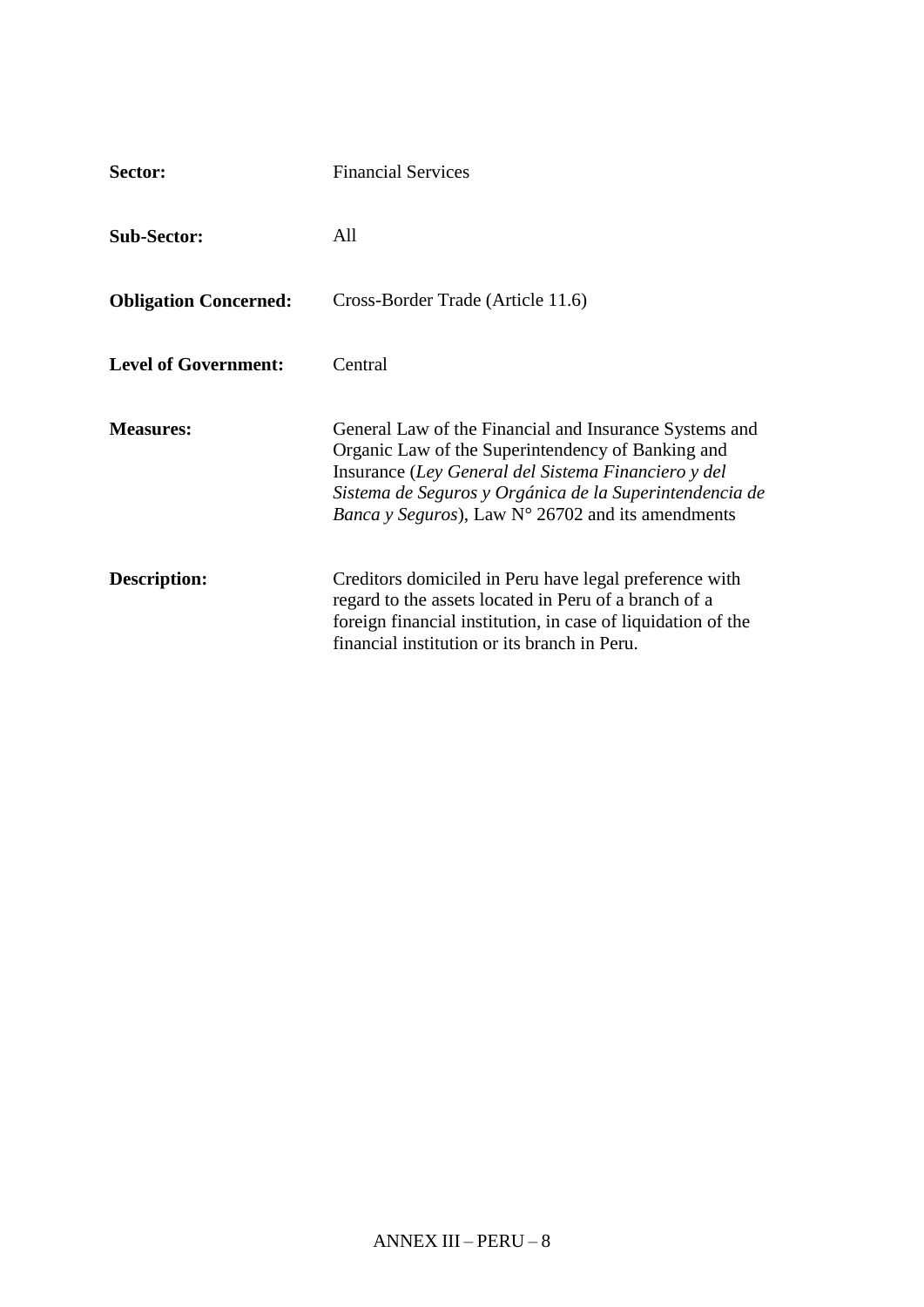### **ANNEX III**

# **Section B**

| Sector:                      | <b>Financial Services</b>                                                                                                                                                                                                                                                                                                                                                                                                                                                                                                                                           |
|------------------------------|---------------------------------------------------------------------------------------------------------------------------------------------------------------------------------------------------------------------------------------------------------------------------------------------------------------------------------------------------------------------------------------------------------------------------------------------------------------------------------------------------------------------------------------------------------------------|
| <b>Sub-Sector:</b>           | Insurance and insurance-related services                                                                                                                                                                                                                                                                                                                                                                                                                                                                                                                            |
| <b>Obligation Concerned:</b> | Cross-Border Trade (Article 11.6)                                                                                                                                                                                                                                                                                                                                                                                                                                                                                                                                   |
| <b>Level of Government:</b>  | Central                                                                                                                                                                                                                                                                                                                                                                                                                                                                                                                                                             |
| <b>Description:</b>          | Peru reserves the right to adopt or maintain measures that<br>restrict the acquisition of obligatory insurance outside of<br>Peru, or that require that obligatory insurance be purchased<br>from suppliers established in Peru, such as "Compulsory<br>Car Insurance" (Seguro Obligatorio de Accidentes de<br><i>Transito - SOAT</i> ) and "Hazardous Work Supplementary<br>Insurance" (Seguro Complementario de Trabajo en<br><i>Riesgo</i> ). These restrictions shall not apply to any insurance<br>committed by Peru under Annex 11-A (Cross-Border<br>Trade). |
| <b>Existing Measures:</b>    | Law $N^{\circ}$ 27181, General Law of Land Transport and Traffic<br>(Ley General de Transporte y Tránsito Terrestre) and its<br>Regulation approved by Supreme Decree 024-2002-MTC<br>Law $N^{\circ}$ 26790, Law on the Modernization of the Social<br>Security in Health (Ley de la Modernización de la<br>Seguridad Social en Salud), and its Regulation approved by<br>Supreme Decree N° 03-98-SA                                                                                                                                                                |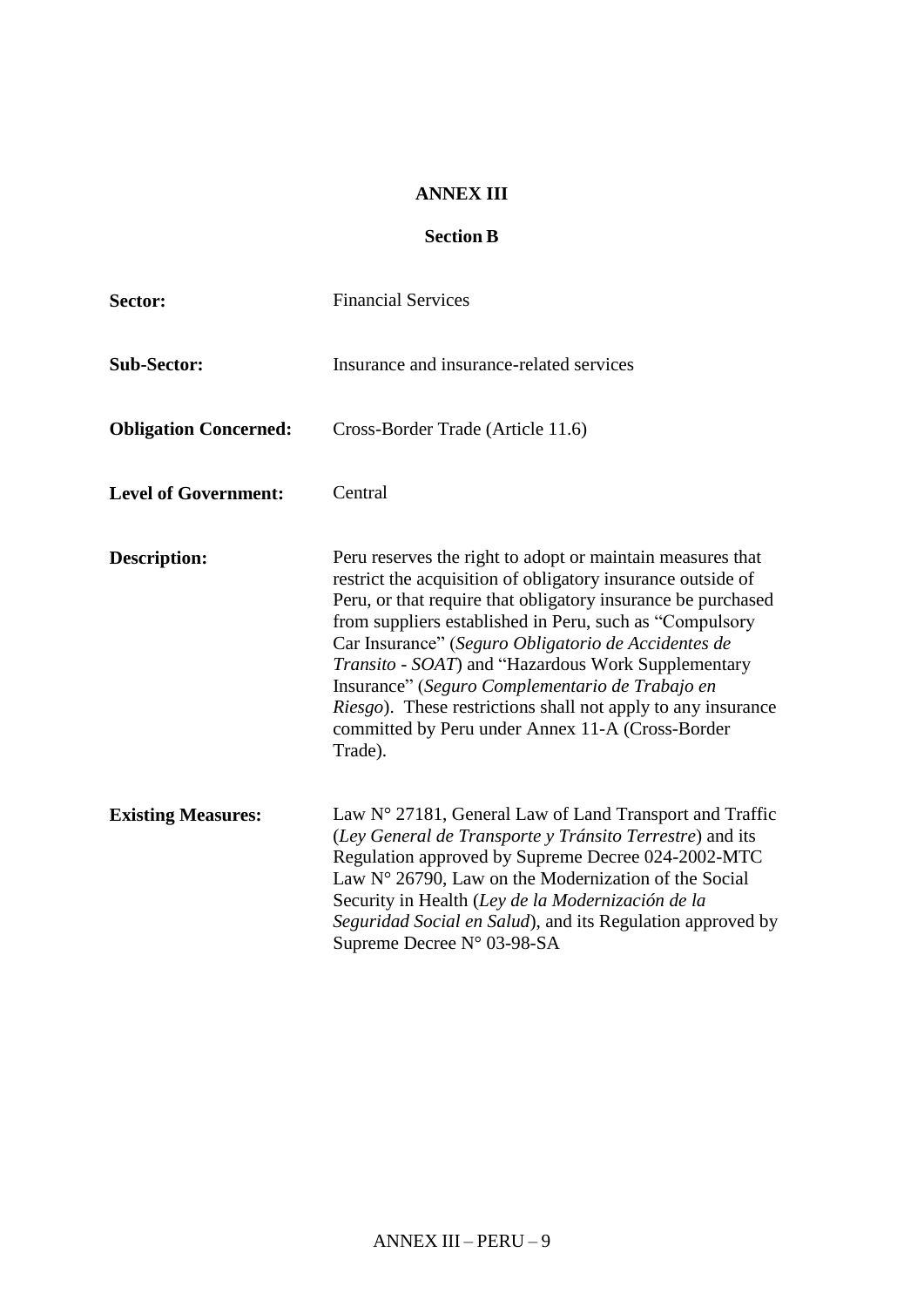| Sector:                       | <b>Financial Services</b>                                                                                                                                                                                                                                                                                                                                                                           |
|-------------------------------|-----------------------------------------------------------------------------------------------------------------------------------------------------------------------------------------------------------------------------------------------------------------------------------------------------------------------------------------------------------------------------------------------------|
| <b>Sub-Sector:</b>            | Social services                                                                                                                                                                                                                                                                                                                                                                                     |
| <b>Obligations Concerned:</b> | Market Access for Financial Institutions (Article 11.5)<br>Cross-Border Trade (Article 11.6)                                                                                                                                                                                                                                                                                                        |
| Description:                  | Peru reserves the right to adopt or maintain any measure with<br>respect to the provision of law enforcement and correctional<br>services, and the following services to the extent that they are<br>social services established or maintained for a public purpose:<br>income security and insurance, social security, social welfare,<br>public education, public training, health and childcare. |